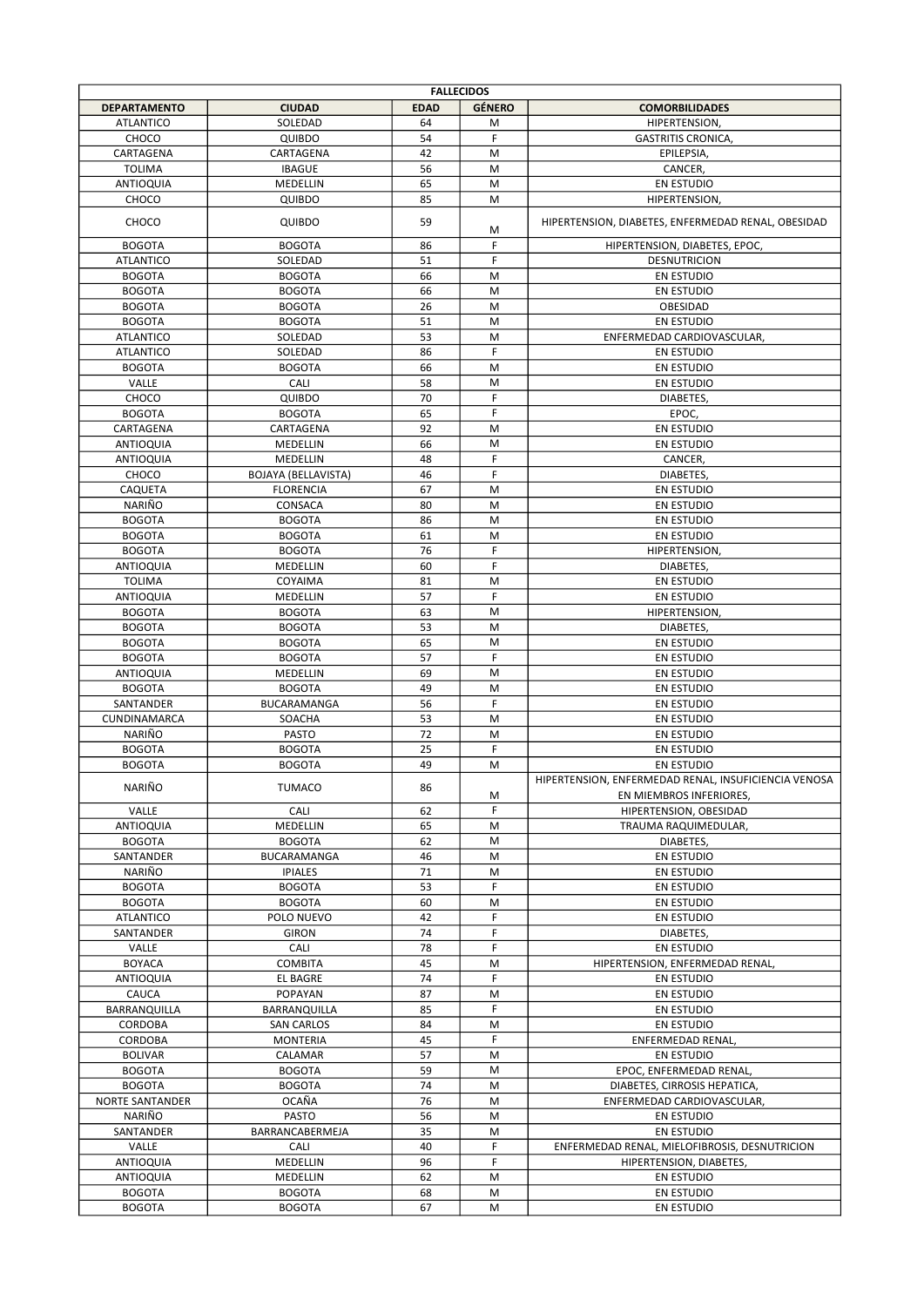| <b>BOGOTA</b>    | <b>BOGOTA</b>        | 75 | M         | HIPERTENSION,                                        |
|------------------|----------------------|----|-----------|------------------------------------------------------|
| <b>BOGOTA</b>    | <b>BOGOTA</b>        | 83 | F         | DIABETES.                                            |
| <b>BOGOTA</b>    | <b>BOGOTA</b>        | 71 | M         | EPOC, ENFERMEDAD RENAL,                              |
| <b>BOGOTA</b>    | <b>BOGOTA</b>        | 86 | M         | HIPERTENSION, ENFERMEDAD DE ALZHEIMER,               |
|                  |                      |    | F         |                                                      |
| <b>BOGOTA</b>    | <b>BOGOTA</b>        | 56 |           | DIABETES,                                            |
| SANTANDER        | BUCARAMANGA          | 53 | M         | EN ESTUDIO                                           |
| SANTANDER        | BUCARAMANGA          | 47 | M         | OBESIDAD                                             |
| NARIÑO           | <b>BUESACO</b>       | 70 | M         | HIPERTENSION, DIABETES,                              |
| <b>HUILA</b>     | GARZON               | 73 | F         | <b>EN ESTUDIO</b>                                    |
| VALLE            | CALI                 | 80 | M         | <b>EN ESTUDIO</b>                                    |
| CORDOBA          | <b>MONTERIA</b>      | 65 | F         | <b>EN ESTUDIO</b>                                    |
| <b>BOGOTA</b>    | <b>BOGOTA</b>        | 61 | F         | ENFERMEDAD RENAL,                                    |
|                  |                      |    |           |                                                      |
| <b>BOGOTA</b>    | <b>BOGOTA</b>        | 91 | M         | HIPERTENSION, ENFERMEDAD CARDIOVASCULAR, DIABETES,   |
| SANTANDER        | FLORIDABLANCA        | 70 | M         | DIABETES, ENFERMEDAD RENAL,                          |
|                  |                      | 77 |           |                                                      |
| <b>TOLIMA</b>    | <b>IBAGUE</b>        |    | M         | ENFERMEDAD RENAL,                                    |
| VALLE            | <b>BUGA</b>          | 66 | M         | ENFERMEDAD CARDIOVASCULAR,                           |
| <b>ATLANTICO</b> | <b>MALAMBO</b>       | 60 | M         | HIPERTENSION,                                        |
| <b>BOGOTA</b>    | <b>BOGOTA</b>        | 73 | F         | <b>EN ESTUDIO</b>                                    |
| <b>BOGOTA</b>    | <b>BOGOTA</b>        | 64 | M         | ENFERMEDAD CARDIOVASCULAR,                           |
| <b>BOGOTA</b>    | <b>BOGOTA</b>        | 58 | M         | <b>EN ESTUDIO</b>                                    |
| <b>BOGOTA</b>    | <b>BOGOTA</b>        | 67 | M         | <b>EN ESTUDIO</b>                                    |
| <b>BOGOTA</b>    | <b>BOGOTA</b>        | 58 | F         | ENFERMEDAD CARDIOVASCULAR,                           |
| <b>BOGOTA</b>    | <b>BOGOTA</b>        | 34 | M         | <b>EN ESTUDIO</b>                                    |
| <b>BOGOTA</b>    | <b>BOGOTA</b>        | 42 | M         | <b>EN ESTUDIO</b>                                    |
|                  |                      |    |           |                                                      |
| CALDAS           | <b>VITERBO</b>       | 81 |           | HIPERTENSION, ENFERMEDAD CARDIOVASCULAR, HIPOACUSIA, |
|                  |                      |    | M         |                                                      |
| SANTANDER        | BUCARAMANGA          | 59 | M         | HEPATITIS A, DENGUE SIN SIGNOS DE ALARMA,            |
| NARIÑO           | <b>PASTO</b>         | 74 | F         | <b>EN ESTUDIO</b>                                    |
| VALLE            | CALI                 | 60 | M         | FIBROSIS PULMONAR, OBESIDAD                          |
| SANTANDER        | FLORIDABLANCA        | 52 | M         | <b>EN ESTUDIO</b>                                    |
| CORDOBA          | <b>MONTERIA</b>      | 93 | M         | ENFERMEDAD RENAL,                                    |
| CAQUETA          | <b>FLORENCIA</b>     | 87 | M         | HIPERTENSION, DIABETES, EPOC,                        |
| <b>ATLANTICO</b> | <b>BARANOA</b>       | 84 | F         | <b>EN ESTUDIO</b>                                    |
| <b>ANTIOQUIA</b> | CAUCASIA             | 62 | F         | <b>EN ESTUDIO</b>                                    |
| NORTE SANTANDER  | OCAÑA                | 42 | F         | OBESIDAD                                             |
| CORDOBA          | CERETE               | 60 | F         | EN ESTUDIO                                           |
|                  |                      |    |           |                                                      |
| <b>BOGOTA</b>    | <b>BOGOTA</b>        | 78 | M         | <b>HIPERTENSION</b>                                  |
| <b>BOGOTA</b>    | <b>BOGOTA</b>        | 78 |           | HIPERTENSION, ENFERMEDAD CEREBROVASCULAR, DIABETES,  |
|                  |                      |    | M         |                                                      |
| <b>BOGOTA</b>    | <b>BOGOTA</b>        | 32 | F         | DIABETES,                                            |
| <b>BOGOTA</b>    | <b>BOGOTA</b>        | 48 | F         | HIPERTENSION, DIABETES,                              |
| VALLE            | CALI                 | 72 |           | TROMBOEMBOLISMO PULMONAR, TROMBOSIS VENOSA           |
|                  |                      |    | M         | PROFUNDA,                                            |
| SANTANDER        | <b>FLORIDABLANCA</b> | 59 | M         | <b>EN ESTUDIO</b>                                    |
| CUNDINAMARCA     | SOACHA               | 62 | ${\sf M}$ | EN ESTUDIO                                           |
| CORDOBA          | <b>MONTERIA</b>      | 70 | F         | ENFERMEDAD CARDIOVASCULAR,                           |
| VALLE            | CALI                 | 58 | M         | DIABETES, ENFERMEDAD RENAL,                          |
| VALLE            | CALI                 | 82 | M         |                                                      |
|                  |                      |    |           | EN ESTUDIO                                           |
| <b>ATLANTICO</b> | SOLEDAD              | 69 | M         | EN ESTUDIO                                           |
| CARTAGENA        | CARTAGENA            | 73 | M         | DIABETES,                                            |
| ANTIOQUIA        | MEDELLIN             | 55 | F.        | DEFICIT COGNITIVO,                                   |
| ANTIOQUIA        | MEDELLIN             | 89 | M         | HIPERTENSION, DIABETES, CANCER,                      |
| ANTIOQUIA        | MEDELLIN             | 67 | М         | EN ESTUDIO                                           |
| <b>ATLANTICO</b> | SOLEDAD              | 66 | F         | HIPERTENSION,                                        |
| SANTANDER        | BUCARAMANGA          | 70 | M         | HIPERTENSION, DISLIPIDEMIA,                          |
| NORTE SANTANDER  | OCAÑA                | 70 | M         | <b>EN ESTUDIO</b>                                    |
| NORTE SANTANDER  | <b>CUCUTA</b>        | 75 | F         | HIPERTENSION, DIABETES,                              |
| CARTAGENA        | CARTAGENA            | 88 | M         | EN ESTUDIO                                           |
|                  |                      | 92 | M         |                                                      |
| ANTIOQUIA        | MEDELLIN             |    |           | EN ESTUDIO                                           |
| CARTAGENA        | CARTAGENA            | 53 | F         | EN ESTUDIO                                           |
| <b>BOGOTA</b>    | <b>BOGOTA</b>        | 42 | M         | OBESIDAD                                             |
| <b>BOGOTA</b>    | <b>BOGOTA</b>        | 77 | M         | CIRROSIS HEPATICA,                                   |
| NORTE SANTANDER  | <b>CUCUTA</b>        | 56 | M         | HIPERTENSION,                                        |
| <b>ATLANTICO</b> | SOLEDAD              | 66 | M         | OBESIDAD                                             |
| ANTIOQUIA        | MEDELLIN             | 72 | M         | CANCER,                                              |
| ANTIOQUIA        | MEDELLIN             | 76 | M         | EN ESTUDIO                                           |
| STA MARTA D.E.   | SANTA MARTA          | 79 | M         | EN ESTUDIO                                           |
| NARIÑO           | <b>PASTO</b>         | 64 | M         | EN ESTUDIO                                           |
| SANTANDER        | BUCARAMANGA          | 82 | M         | ENFERMEDAD CARDIOVASCULAR, DIABETES,                 |
| SANTANDER        | FLORIDABLANCA        | 71 | M         | HIPERTENSION,                                        |
| VALLE            | CALI                 | 56 | M         | ASMA,                                                |
| ANTIOQUIA        | MEDELLIN             | 54 | F         | EN ESTUDIO                                           |
|                  |                      |    |           |                                                      |
| ANTIOQUIA        | MEDELLIN             | 58 | М         | EN ESTUDIO                                           |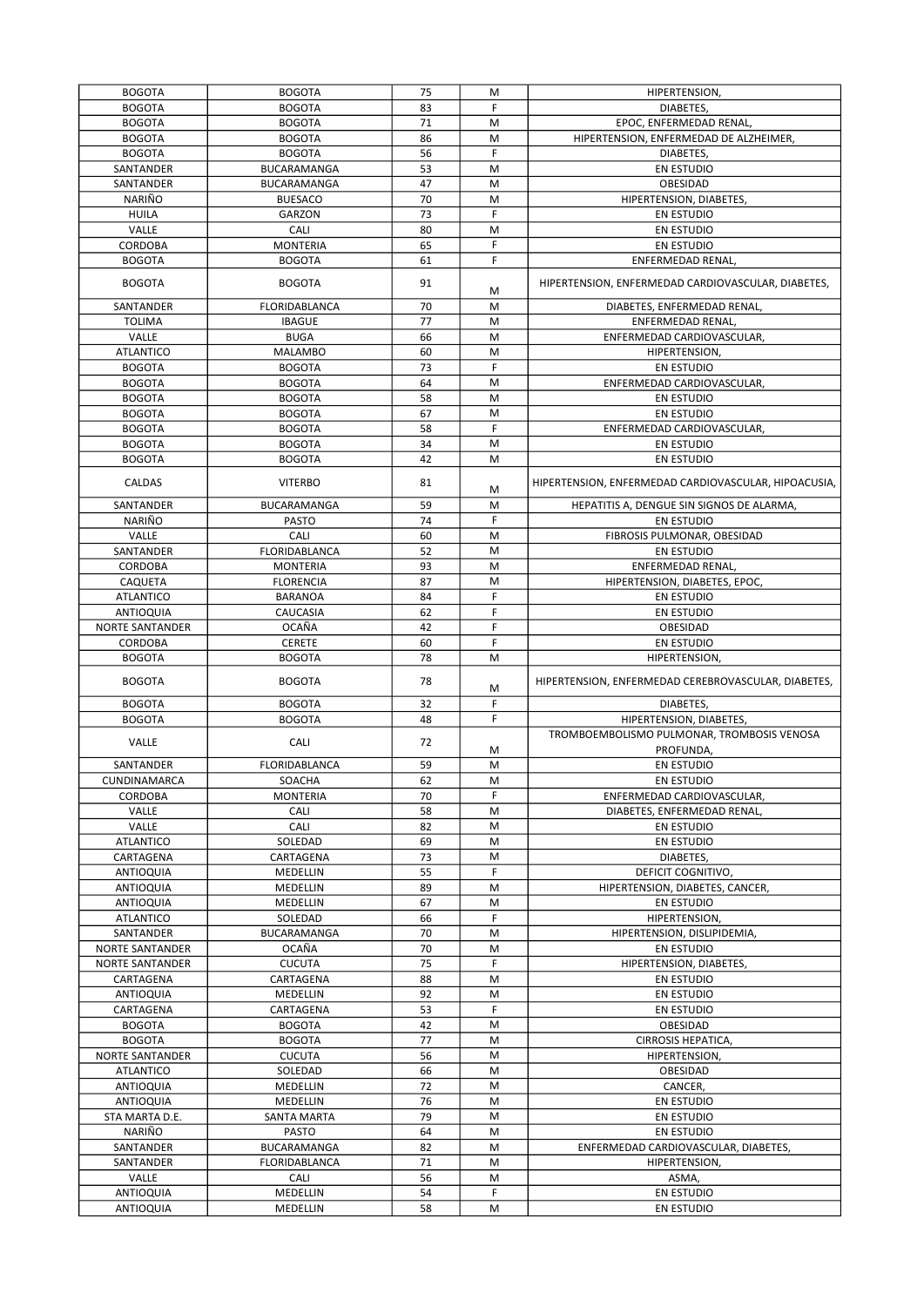| <b>BOGOTA</b>          | <b>BOGOTA</b>               | 64       | M      | CANCER,                                            |
|------------------------|-----------------------------|----------|--------|----------------------------------------------------|
| <b>BOGOTA</b>          | <b>BOGOTA</b>               | 88       | F      | HIPERTENSION,                                      |
| <b>BOGOTA</b>          | <b>BOGOTA</b>               | 76       | F      | EN ESTUDIO                                         |
| <b>BOGOTA</b>          | <b>BOGOTA</b>               | 76       | F      | HIPERTENSION,                                      |
|                        |                             |          |        |                                                    |
| <b>BOGOTA</b>          | <b>BOGOTA</b>               | 61       | M      | EN ESTUDIO                                         |
| <b>BOGOTA</b>          | <b>BOGOTA</b>               | 55       | F      | <b>EN ESTUDIO</b>                                  |
| <b>BOGOTA</b>          | <b>BOGOTA</b>               | 69       | M      | <b>EN ESTUDIO</b>                                  |
| <b>BOGOTA</b>          | <b>BOGOTA</b>               | 82       | F      | HIPERTENSION, DIABETES,                            |
| CUNDINAMARCA           | SOPO                        | 66       | M      | EN ESTUDIO                                         |
| <b>ATLANTICO</b>       | POLO NUEVO                  | 56       | M      | <b>EN ESTUDIO</b>                                  |
| <b>BOYACA</b>          | <b>TOGUI</b>                | 92       | F      | HIPERTENSION, ENFERMEDAD CARDIOVASCULAR,           |
|                        |                             |          |        |                                                    |
| CUNDINAMARCA           | <b>FUNZA</b>                | 37       | F      | <b>EN ESTUDIO</b>                                  |
| VALLE                  | CALI                        | 75       | M      | <b>EN ESTUDIO</b>                                  |
| SANTANDER              | BARRANCABERMEJA             | 77       | F      | AMPUTACION SUPRACONDILEA,                          |
| BARRANQUILLA           | BARRANQUILLA                | 65       | M      | <b>EN ESTUDIO</b>                                  |
| <b>BOGOTA</b>          | <b>BOGOTA</b>               | 81       | F      | HIPERTENSION, DISLIPIDEMIA,                        |
| <b>BOGOTA</b>          | <b>BOGOTA</b>               | 81       | M      | EN ESTUDIO                                         |
| <b>BOGOTA</b>          | <b>BOGOTA</b>               | 43       | F.     | <b>EN ESTUDIO</b>                                  |
|                        |                             |          |        |                                                    |
| <b>BOGOTA</b>          | <b>BOGOTA</b>               | 61       | M      | <b>EN ESTUDIO</b>                                  |
| <b>BOGOTA</b>          | <b>BOGOTA</b>               | 49       |        | HIPERTENSION, ENFERMEDAD CARDIOVASCULAR, DIABETES, |
|                        |                             |          | M      | OBESIDAD                                           |
| <b>BOGOTA</b>          | <b>BOGOTA</b>               | 71       | F      | HIPERTENSION, DIABETES, OBESIDAD                   |
| <b>BOGOTA</b>          | <b>BOGOTA</b>               | 81       | M      | HIPERTENSION, ENFERMEDAD DE PARKINSON,             |
| <b>BOGOTA</b>          | <b>BOGOTA</b>               | 89       | F      | EN ESTUDIO                                         |
|                        |                             |          | F.     | <b>EN ESTUDIO</b>                                  |
| <b>BOGOTA</b>          | <b>BOGOTA</b>               | 47       |        |                                                    |
| <b>CESAR</b>           | VALLEDUPAR                  | 60       | F      | ENFERMEDAD RENAL,                                  |
| SANTANDER              | BUCARAMANGA                 | 21       | M      | CANCER,                                            |
| SANTANDER              | BUCARAMANGA                 | 75       | F      | HIPERTENSION, DIABETES, ENFERMEDAD RENAL,          |
| CUNDINAMARCA           | <b>FUNZA</b>                | 69       | M      | <b>EN ESTUDIO</b>                                  |
| NORTE SANTANDER        | <b>CUCUTA</b>               | 65       | M      | EN ESTUDIO                                         |
| NORTE SANTANDER        | <b>CUCUTA</b>               | 44       | M      | EN ESTUDIO                                         |
|                        |                             |          |        |                                                    |
| <b>BOGOTA</b>          | <b>BOGOTA</b>               | 73       | M      | <b>EN ESTUDIO</b>                                  |
| <b>BOGOTA</b>          | <b>BOGOTA</b>               | 88       | F      | <b>EN ESTUDIO</b>                                  |
| <b>BOGOTA</b>          | <b>BOGOTA</b>               | 84       | F      | HIPERTENSION, EPOC, TRASTORNO BIPOLAR,             |
| ANTIOQUIA              | MEDELLIN                    | 49       | M      | HIPERTENSION, DIABETES,                            |
| <b>ANTIOQUIA</b>       | MEDELLIN                    | 78       | F      | HIPERTENSION,                                      |
| <b>HUILA</b>           | <b>NEIVA</b>                | 66       | F      | DIABETES,                                          |
| VALLE                  | CALI                        | 94       | M      | ENFERMEDAD DE ALZHEIMER,                           |
|                        |                             |          |        |                                                    |
| <b>NORTE SANTANDER</b> | <b>CUCUTA</b>               | 39       | M      | <b>EN ESTUDIO</b>                                  |
| NORTE SANTANDER        | <b>CUCUTA</b>               | 62       | M      | HIPERTENSION,                                      |
| SANTANDER              | BUCARAMANGA                 | 78       | M      | ENFERMEDAD CARDIOVASCULAR, DIABETES,               |
| NORTE SANTANDER        | <b>CUCUTA</b>               | 57       | M      | EN ESTUDIO                                         |
| SANTANDER              | FLORIDABLANCA               | 67       | M      | HIPERTENSION, DIABETES,                            |
| STA MARTA D.E.         | SANTA MARTA                 | 71       | F.     | <b>EN ESTUDIO</b>                                  |
|                        |                             |          |        |                                                    |
| ANTIOQUIA              |                             |          |        |                                                    |
|                        | <b>ITAGUI</b>               | 83       |        | HIPERTENSION, ENFERMEDAD CARDIOVASCULAR, DIABETES, |
|                        |                             |          | M      |                                                    |
| <b>CESAR</b>           | VALLEDUPAR                  | 73       | м      | HIPERTENSION,                                      |
| <b>BOGOTA</b>          | <b>BOGOTA</b>               | 76       | F      | EN ESTUDIO                                         |
| <b>BOGOTA</b>          | <b>BOGOTA</b>               | 68       | M      | HIPERTENSION,                                      |
|                        |                             |          |        |                                                    |
| <b>BOGOTA</b>          | <b>BOGOTA</b>               | 61       | F      | EN ESTUDIO                                         |
| <b>BOGOTA</b>          | <b>BOGOTA</b>               | 95       | M      | ENFERMEDAD CARDIOVASCULAR,                         |
| <b>BOGOTA</b>          | <b>BOGOTA</b>               | 82       | M      | DIABETES.                                          |
| <b>BOGOTA</b>          | <b>BOGOTA</b>               | 52       | M      | EN ESTUDIO                                         |
| MAGDALENA              | CIENAGA                     | 72       | F      | EN ESTUDIO                                         |
| CAQUETA                | <b>FLORENCIA</b>            | 80       | M      | HIPERTENSION, DIABETES,                            |
| NARIÑO                 | <b>BUESACO</b>              | 58       | M      | <b>EN ESTUDIO</b>                                  |
|                        |                             |          | F      |                                                    |
| SANTANDER              | BUCARAMANGA                 | 51       |        | <b>EN ESTUDIO</b>                                  |
| SANTANDER              | BUCARAMANGA                 | 38       | M      | OBESIDAD                                           |
| BARRANQUILLA           | BARRANQUILLA                | 55       | F      | OBESIDAD                                           |
| CAQUETA                | SAN VICENTE DEL CAGUAN      | 67       | F.     | <b>EN ESTUDIO</b>                                  |
| VALLE                  | <b>JAMUNDI</b>              | 79       | M      | ENFERMEDAD CARDIOVASCULAR,                         |
| CUNDINAMARCA           | CAJICA                      | 46       | M      | DIABETES, OBESIDAD                                 |
| CORDOBA                | <b>MONTERIA</b>             | 64       | F.     | LUPUS ERITEMATOSO,                                 |
|                        |                             |          |        |                                                    |
| SANTANDER              | BUCARAMANGA                 | 74       | M      | EPOC,                                              |
| SANTANDER              | BUCARAMANGA                 | 78       | F      | EN ESTUDIO                                         |
| SANTANDER              | PIEDECUESTA                 | 76       | M      | ENFERMEDAD CARDIOVASCULAR,                         |
| CORDOBA                | PLANETA RICA                | 52       | F      | CANCER,                                            |
| CORDOBA                | LORICA                      | 90       | M      | EN ESTUDIO                                         |
| SANTANDER              | BUCARAMANGA                 | 64       | F      | OBESIDAD                                           |
| CORDOBA                | <b>MONTERIA</b>             | 84       | F      | CANCER, NO APLICA,                                 |
|                        |                             |          | F.     |                                                    |
| BARRANQUILLA           | BARRANQUILLA                | 38       |        | OBESIDAD                                           |
| CORDOBA                | <b>MONTERIA</b>             | 75       | M      | EN ESTUDIO                                         |
| CORDOBA<br>CORDOBA     | VALENCIA<br><b>MONTERIA</b> | 74<br>69 | F<br>F | EN ESTUDIO<br>HIPERTENSION, OBESIDAD               |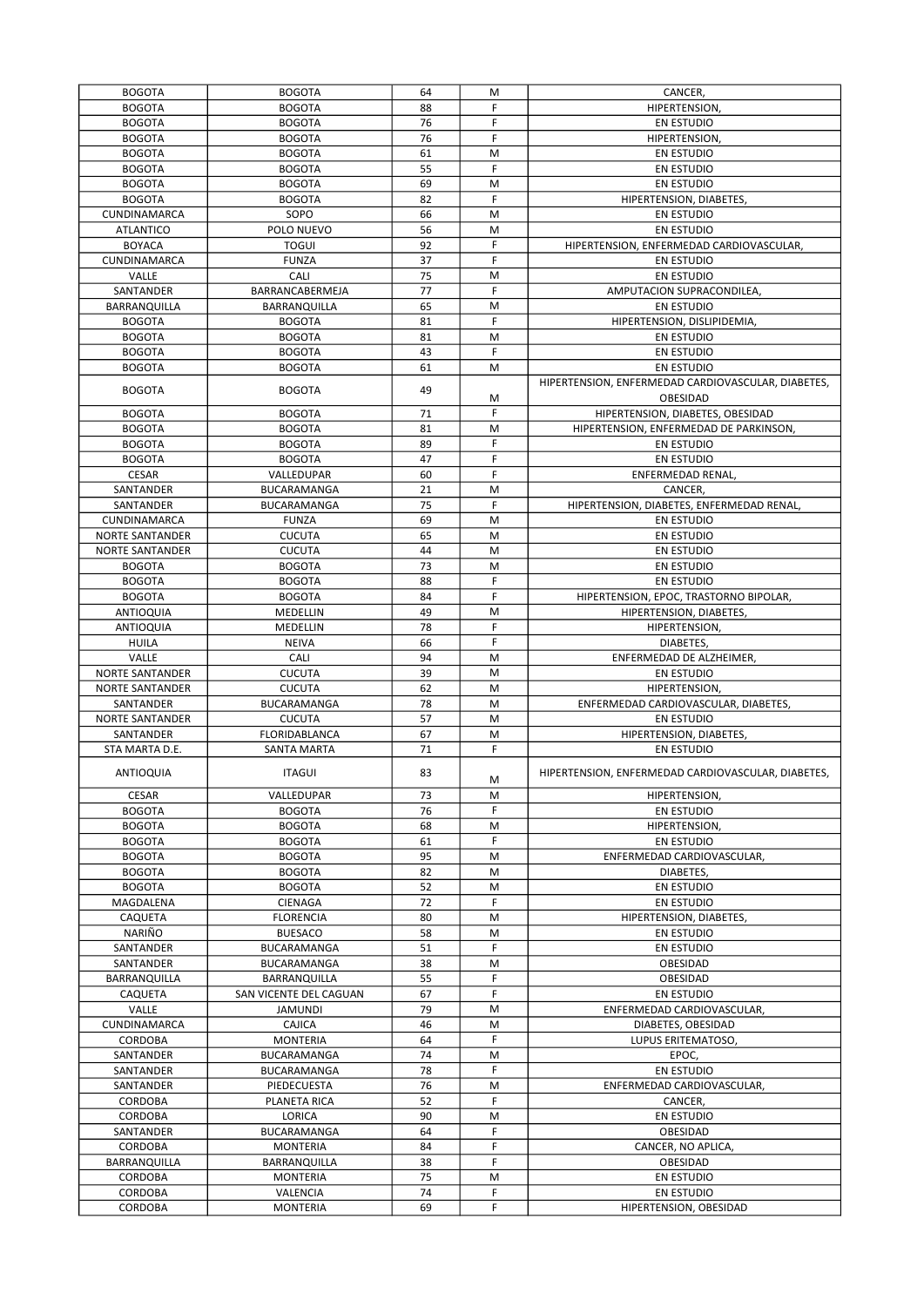| CUNDINAMARCA           | ZIPAQUIRA              | 72 | F         | EN ESTUDIO                                         |
|------------------------|------------------------|----|-----------|----------------------------------------------------|
| CUNDINAMARCA           | <b>FACATATIVA</b>      | 68 | M         | <b>EN ESTUDIO</b>                                  |
| SANTANDER              | BUCARAMANGA            | 74 | M         | DIABETES, PARKINSON,                               |
| BARRANQUILLA           | BARRANQUILLA           | 82 | F         | <b>EN ESTUDIO</b>                                  |
| CORDOBA                | LORICA                 | 88 | M         | EN ESTUDIO                                         |
| CORDOBA                | <b>MONTERIA</b>        | 51 | M         | ASMA, ENFERMEDAD AUTOINMUNE,                       |
| CORDOBA                | <b>SAN PELAYO</b>      | 84 | M         | <b>EN ESTUDIO</b>                                  |
| <b>CORDOBA</b>         | LORICA                 | 41 | M         | VIH,                                               |
| <b>NORTE SANTANDER</b> | <b>CUCUTA</b>          | 76 | M         | HIPERTENSION, ENFERMEDAD CARDIOVASCULAR, EPOC,     |
| <b>ATLANTICO</b>       | <b>TUBARA</b>          | 85 | M         | EPOC,                                              |
| CORDOBA                | <b>MONTERIA</b>        | 35 | M         | ASMA,                                              |
|                        |                        | 70 | M         |                                                    |
| STA MARTA D.E.         | SANTA MARTA            |    |           | HIPERTENSION, ENFERMEDAD RENAL, VIH,               |
| SANTANDER              | FLORIDABLANCA          | 65 | M         | EN ESTUDIO                                         |
| CORDOBA                | <b>MONTELIBANO</b>     | 61 | M         | OBESIDAD                                           |
| <b>ATLANTICO</b>       | <b>BARANOA</b>         | 82 | M         | <b>EN ESTUDIO</b>                                  |
| CORDOBA                | <b>MONTERIA</b>        | 54 | M         | OBESIDAD                                           |
| CORDOBA                | <b>MONTERIA</b>        | 62 | F         | EN ESTUDIO                                         |
| SANTANDER              | BUCARAMANGA            | 78 |           | HIPERTENSION, ENFERMEDAD CARDIOVASCULAR, DIABETES, |
|                        |                        |    | M         | OBESIDAD, FUMADOR ACTUAL,                          |
| NORTE SANTANDER        | <b>CUCUTA</b>          | 47 | M         | OBESIDAD                                           |
| NARIÑO                 | <b>PASTO</b>           | 76 | M         | <b>EN ESTUDIO</b>                                  |
| CAQUETA                | <b>FLORENCIA</b>       | 76 | F         | EN ESTUDIO                                         |
| <b>HUILA</b>           | CAMPOALEGRE            | 53 | M         | <b>EN ESTUDIO</b>                                  |
| BARRANQUILLA           | BARRANQUILLA           | 67 | M         | <b>HIPERTENSION</b>                                |
| <b>CORDOBA</b>         | <b>MONTERIA</b>        | 64 | M         | <b>EN ESTUDIO</b>                                  |
| SANTANDER              | BUCARAMANGA            | 81 | M         | DIABETES,                                          |
| <b>BOGOTA</b>          | <b>BOGOTA</b>          | 72 | F         | DIABETES,                                          |
| <b>BOGOTA</b>          | <b>BOGOTA</b>          | 56 | M         | <b>EN ESTUDIO</b>                                  |
| <b>BOGOTA</b>          | <b>BOGOTA</b>          | 41 | M         | EN ESTUDIO                                         |
| <b>BOGOTA</b>          | <b>BOGOTA</b>          | 70 | M         | <b>EN ESTUDIO</b>                                  |
|                        | MEDELLIN               | 70 | F         |                                                    |
| ANTIOQUIA              |                        | 51 | M         | CANCER,                                            |
| ANTIOQUIA              | MEDELLIN               |    |           | EN ESTUDIO                                         |
| ANTIOQUIA              | ARBOLETES              | 27 | F         | EN ESTUDIO                                         |
| <b>CAUCA</b>           | PUERTO TEJADA          | 82 | F         | EN ESTUDIO                                         |
| CAUCA                  | SANTANDER DE QUILICHAO | 26 | M         | <b>EN ESTUDIO</b>                                  |
| CAUCA                  | <b>PURACE</b>          | 74 | M         | DESNUTRICION                                       |
| CORDOBA                | <b>CHINU</b>           | 79 | M         | EN ESTUDIO                                         |
| CORDOBA                | PUERTO LIBERTADOR      | 59 | M         | EN ESTUDIO                                         |
| <b>CORDOBA</b>         | PLANETA RICA           | 97 | F         | <b>EN ESTUDIO</b>                                  |
| CORDOBA                | PLANETA RICA           | 75 | F         | HIPERTENSION,                                      |
| CORDOBA                | <b>MONTERIA</b>        | 82 | M         | EN ESTUDIO                                         |
| <b>HUILA</b>           | GIGANTE                | 89 | F         | <b>EN ESTUDIO</b>                                  |
| <b>HUILA</b>           | <b>NEIVA</b>           | 63 | F         | ENFERMEDAD CARDIOVASCULAR, EPOC,                   |
| <b>HUILA</b>           | <b>NEIVA</b>           | 36 | M         | OBESIDAD                                           |
| <b>HUILA</b>           | SANTA MARIA            | 41 | M         | PANCREATITIS CRONICA,                              |
| GUAJIRA                | RIOHACHA               | 63 | ${\sf M}$ | DIABETES,                                          |
| STA MARTA D.E.         | SANTA MARTA            | 47 | M         | EN ESTUDIO                                         |
| NORTE SANTANDER        | VILLA DEL ROSARIO      | 71 | F         | EPOC,                                              |
| <b>NORTE SANTANDER</b> | <b>CUCUTA</b>          | 85 | F         | DIABETES, ENFERMEDAD RENAL,                        |
| VALLE                  | CALI                   | 65 | M         | DIABETES,                                          |
| VALLE                  | CALI                   | 84 | M         | HIPERTENSION,                                      |
|                        |                        |    |           |                                                    |
| CAQUETA                | <b>FLORENCIA</b>       | 72 | M         | HIPERTENSION, ENFERMEDAD CARDIOVASCULAR, DIABETES. |
| SANTANDER              | BARRANCABERMEJA        | 48 | M         | EN ESTUDIO                                         |
| SANTANDER              | <b>FLORIDABLANCA</b>   | 78 | M         | CANCER,                                            |
|                        |                        |    | F         |                                                    |
| CORDOBA                | PLANETA RICA           | 70 |           | EN ESTUDIO                                         |
| CORDOBA                | <b>MONTERIA</b>        | 86 | M         | EN ESTUDIO                                         |
| CORDOBA                | <b>MONTERIA</b>        | 70 | M         | DIABETES,                                          |
| CESAR                  | VALLEDUPAR             | 86 | F         | EN ESTUDIO                                         |
| CORDOBA                | COTORRA                | 66 | M         | EN ESTUDIO                                         |
| CORDOBA                | TIERRALTA              | 54 | F         | EN ESTUDIO                                         |
| <b>BOGOTA</b>          | <b>BOGOTA</b>          | 81 | M         | HIPERTENSION, DISLIPIDEMIA, HIPOTIROIDISMO,        |
| <b>BOGOTA</b>          | <b>BOGOTA</b>          | 72 | M         | HIPERTENSION, ENFERMEDAD RENAL,                    |
| CAQUETA                | <b>FLORENCIA</b>       | 58 | M         | OBESIDAD                                           |
| <b>BOGOTA</b>          | <b>BOGOTA</b>          | 69 | F         | HIPERTENSION, DIABETES,                            |
| <b>BOGOTA</b>          | <b>BOGOTA</b>          | 89 | M         | DIABETES, EPOC,                                    |
| <b>BOGOTA</b>          | <b>BOGOTA</b>          | 66 | M         | EN ESTUDIO                                         |
| <b>BOGOTA</b>          | <b>BOGOTA</b>          | 82 | F         | HIPERTENSION,                                      |
| <b>BOGOTA</b>          | <b>BOGOTA</b>          | 65 | M         | ESQUIZOFRENIA,                                     |
| <b>BOGOTA</b>          | <b>BOGOTA</b>          | 67 | M         | ABSCESO HEPATICO,                                  |
| <b>BOGOTA</b>          | <b>BOGOTA</b>          | 61 | M         | ENFERMEDAD HUERFANA,                               |
| <b>BOGOTA</b>          | <b>BOGOTA</b>          | 53 | M         | DIABETES,                                          |
| <b>BOGOTA</b>          | <b>BOGOTA</b>          | 65 | M         | EPOC,                                              |
|                        |                        |    | M         |                                                    |
| CARTAGENA              | CARTAGENA              | 69 |           | EN ESTUDIO                                         |